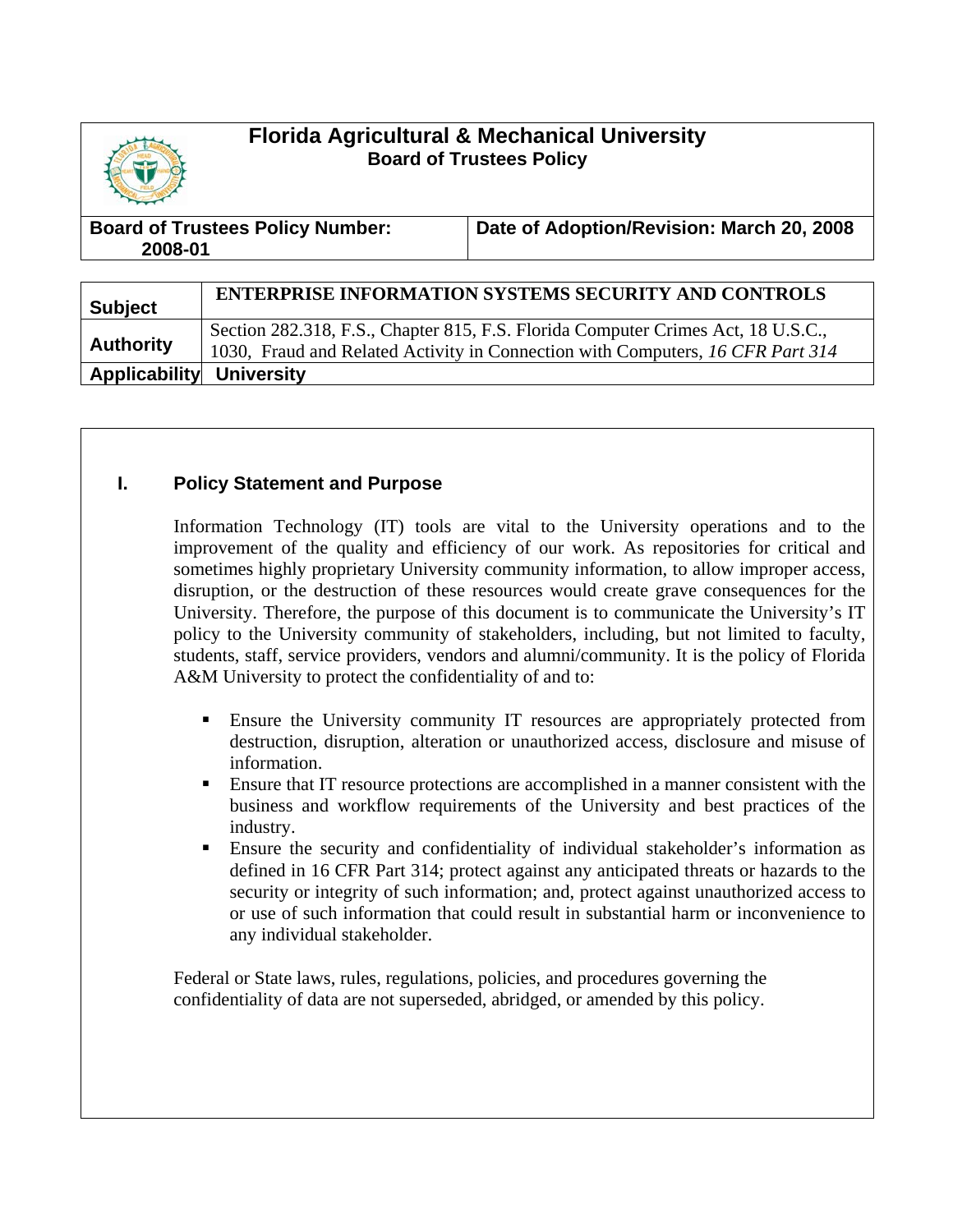| <b>BOT POLICY:</b> | <b>POLICY NO:</b> | DAGE<br>NJL. |
|--------------------|-------------------|--------------|
|                    | 2008-01           | of 9         |

#### **II. Definitions**

**Information Technology –** Information Technology (IT) includes, but are not limited to the following university resources:

- ⋅ Computer hardware and peripherals
- ⋅ Communication closets
- ⋅ Telephony
- ⋅ Life Safety systems, e.g. IP based cameras, doors, notification systems ,etc
- ⋅ Software

⋅

- ⋅ Electronic data stored on standalone devices, networks, diskettes, databases, etc.
- ⋅ Network infrastructure equipment and/or devices
- ⋅ The University Intranet and access to and data transmissions across the Internet and World Wide Web.

**Chief Information Officer (CIO) –** The Chief Information Officer is the central point of and controlling factor for electronic information maintained and used by the University for the operation, planning, research, forecasts, and educational programs.

## **III. Procedures, Approvals/Responsibilities**

The Chief Information Security Officer shall be responsible for implementing the following policies and performing the following duties:

## 1. Develop Procedures/Policies

Develop and periodically update written internal policies and procedures to assure security of the data and information technology resources. The internal policies and procedures which, if disclosed, could facilitate the unauthorized modification, disclosure, or destruction of data or information technology resources are confidential information and exempt from the provisions of Chapter 119, Florida Statutes. Develop policies and procedures that recognize that sensitive or critical resources require special protection.

## 2. Data Classification

Create classification system on current information determined to be sensitive or confidential and procedures on how to access that information.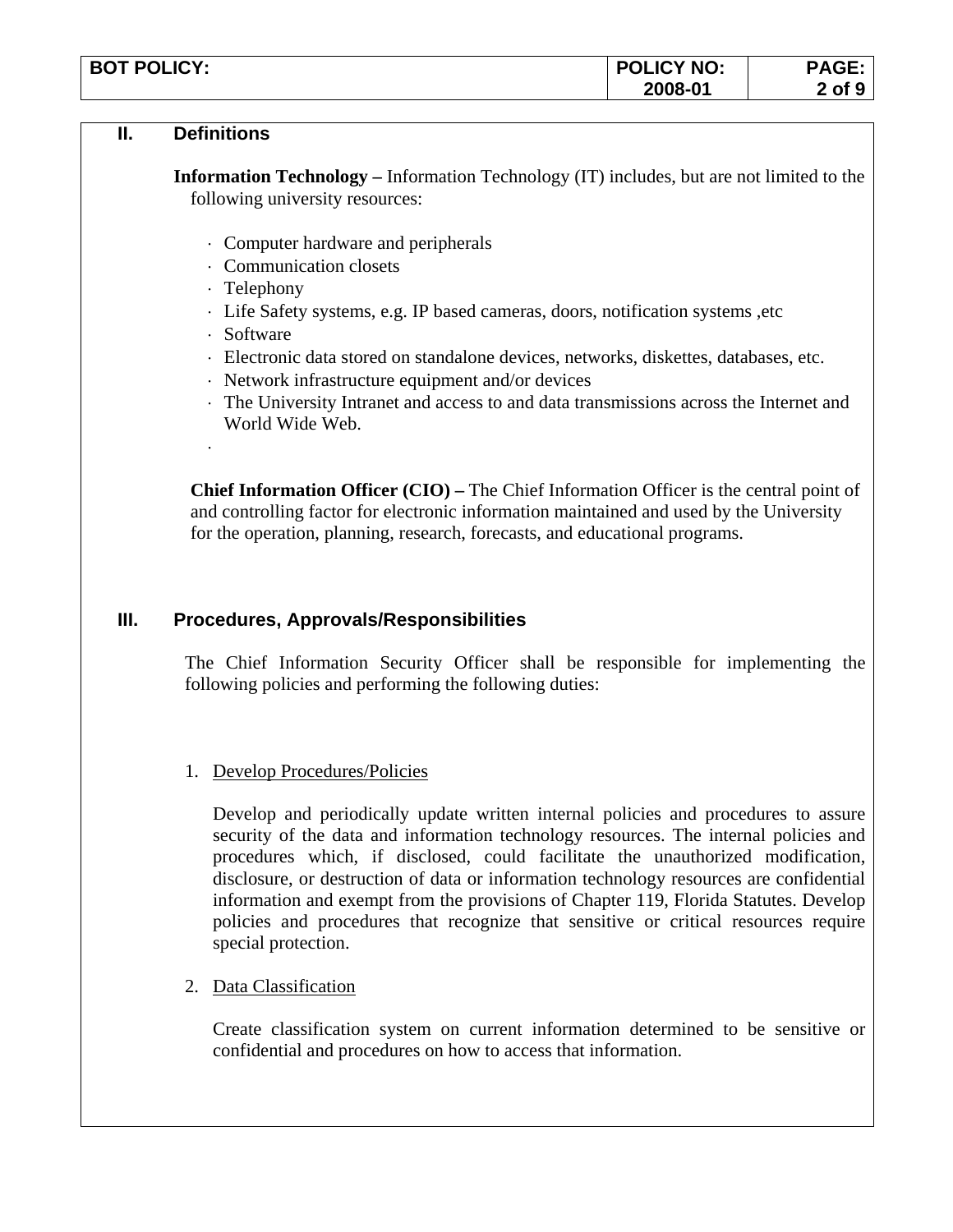| <b>BOT POLICY:</b> | <b>POLICY NO:</b> | <b>AGF</b> |
|--------------------|-------------------|------------|
|                    | 2008-01           | 3 of 9     |

#### 3. Conduct Reviews

- a. Conduct and update periodically a comprehensive risk analysis to determine the security threats to the data and information technology resources. The risk analysis information is confidential and exempt from the provisions of Chapter 119, Florida Statutes. Risk analysis results will be presented to the owner of the information resource for risk management.
- b. Perform internal reviews of the information technology resources security function. This will be done periodically, when there are major system changes, or as directed by appropriate management. The results of such internal reviews and evaluations are confidential information and exempt from the provisions of Chapter 119, Florida Statutes.

#### 4. Implement Access Controls

- a. Implement appropriate cost-effective safeguards to reduce, eliminate, or recover from the identified risks to the data and information technology resources.
- b. Ensure that media which contain sensitive or confidential information is accessed only by authorized personnel as required in the performance of their duties.
- c. When confidential or sensitive information is transferred from one location to another in the transaction of official business, ensure that the personnel receiving the information are individuals responsible for maintaining the confidentiality of the information in accordance with the conditions imposed by the originating location. Define procedures for the transfer of this information that will provide for an auditable chain of custody.
- d. Ensure that data or information resources are free of sensitive or confidential information before being disposed of from or removed from EIT security controls.
- e. Establish access controls for information processing areas that are appropriate for the size and complexity of the operations and the criticalness or sensitivity of the systems operated at those locations.
- f. Ensure that data integrity controls to sensitive, confidential, or critical data are implemented and that only legitimate users have access to these resources. Controls will ensure that this information is protected from erroneous, fraudulent, or unauthorized access and modification. Establish audit trails for access.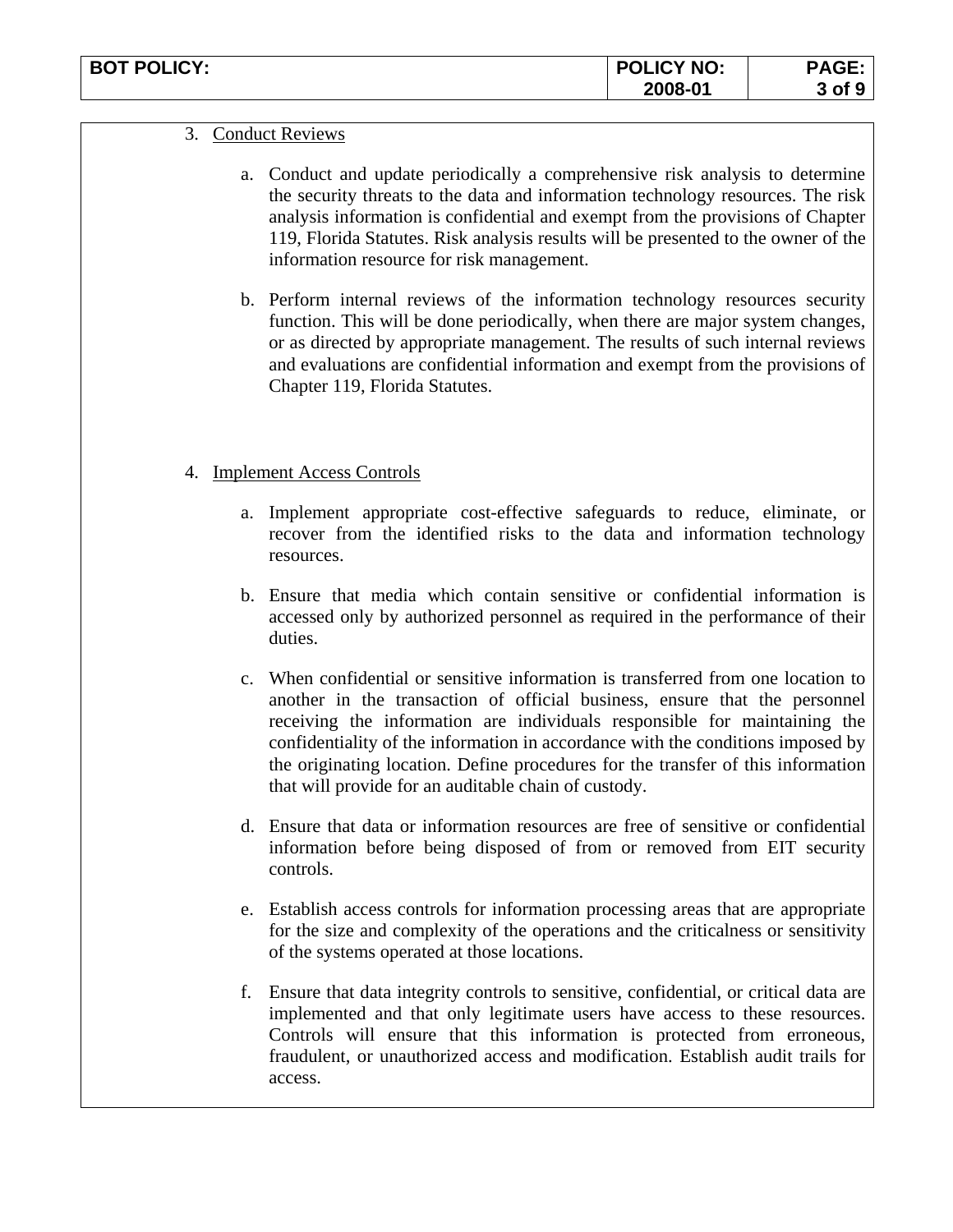| <b>BOT POLICY:</b> | <b>POLICY NO:</b> | <b>PAGE:</b> |
|--------------------|-------------------|--------------|
|                    | 2008-01           | of 9         |

- g. Require the owners, in consultation with the custodians of data, to determine what data need to have regular copies made for recovery purposes, in what form, and how often.
- h. Include appropriate security requirements in written specifications for the solicitation of information technology resources.

#### 5. Maintain Disaster Recovery Plan

Ensure that all information resource owners, custodians, and all automated user functions identified as critical to the continuity of operations, as determined by risk analysis, have a written and cost effective contingency plan that provides prompt and effective continuation of critical missions in the event of a disaster.

### Chief Information Officer (CIO)

The Chief Information Officer (CIO) is responsible for the implementation of this policy.

## **Chief Information Security Officer (CISO)**

The Chief Information Security Officer reports to the CIO. The CISO has primary responsibility for the oversight of the state of information security at the University and is charged with the definition of security strategy and scope. Primary responsibilities include:

a. Develop and periodically update written internal policies and procedures to assure security of the data and information technology resources. The internal policies and procedures which, if disclosed, could facilitate the unauthorized modification, disclosure, or destruction of data or information technology resources are confidential information and exempt from the provision of Chapter 119, Florida Statutes.

b. Develop policies and procedures that recognize that sensitive or critical resources require special protection.

c. Reporting on the state of information security.

d. Performing oversight of the security efforts of area managers, network engineers, security engineers and other security related specialists as appropriate; insuring adherence to operations related security policies and procedures.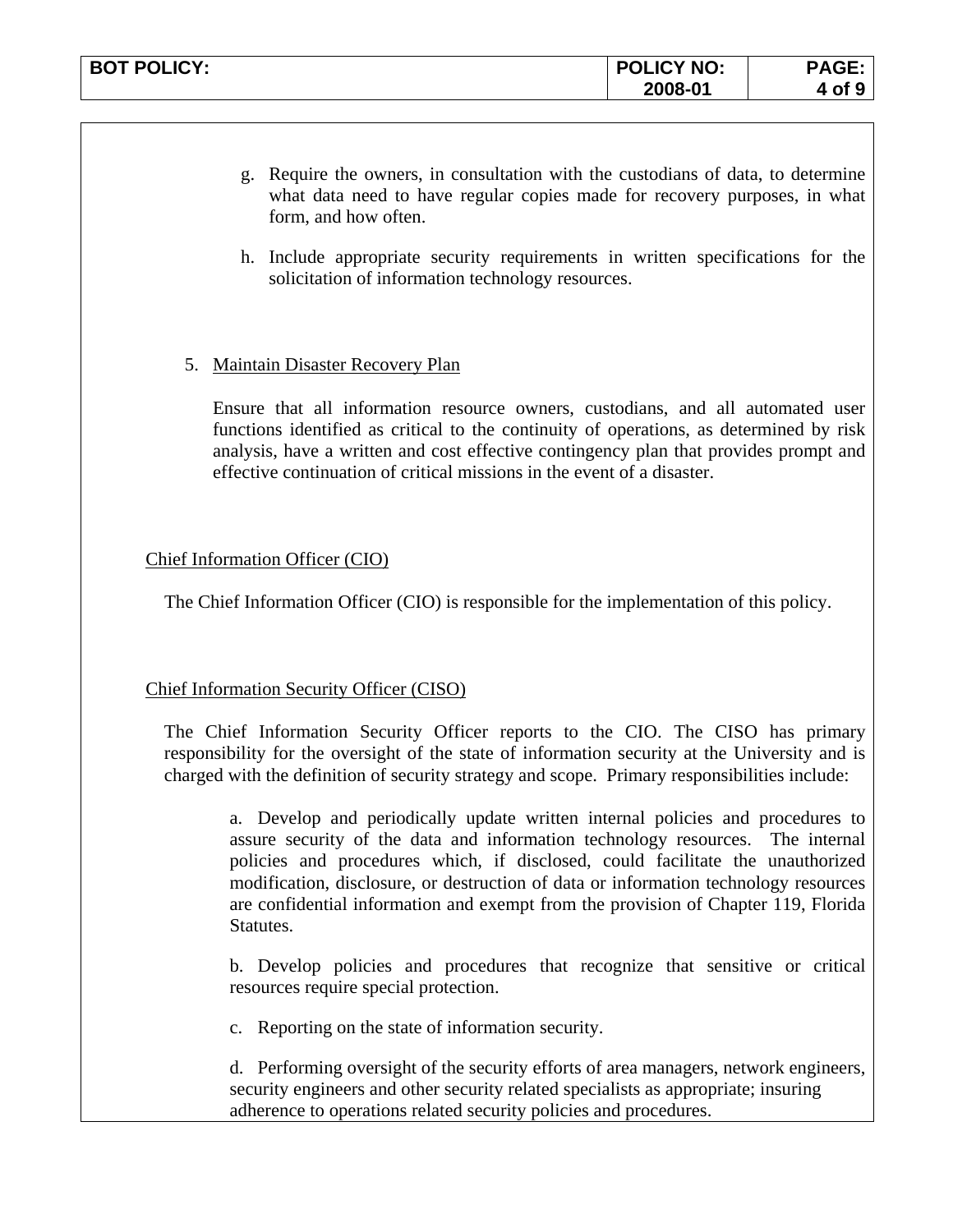| <b>BOT POLICY:</b> | <b>POLICY NO:</b> | AVL.    |
|--------------------|-------------------|---------|
|                    | 2008-01           | οf<br>J |

e. Serving as primary point of contact for auditors during formal audit processes.

f. Preparing formal responses and action plans pursuant to internal audits.

g. Identifying and recommending individuals responsible for security engineering functions outsourced.

h. Reviewing operations related to security.

i. Identifying and establishing disaster recovery and business continuation/continuity plans for all critical systems.

j. Performing periodic risk assessments based on industry standards included by reference and will be complied with except where superseded by University approved procedures.

k. Evaluating and adjusting the University information security program in light of its annual risk assessment and regularly provide security performance metrics.

l. Providing adequate Security Awareness Training for University employees and students.

System Administrator Authority

- a. System administrative privileges shall be limited to those support personnel requiring them for business purposes. Such authority shall be revoked upon determination by Enterprise Information Technology (EIT) Security management that such access is no longer required.
- b. EIT Security shall be responsible for maintaining a current roster of individuals with administrative accesses to each supported system or set of systems.

University Employees, Contractors and Students

- a. University employees, contractors and students are responsible for complying with this policy and as such must receive Security Awareness Training.
- b. Managers are responsible for ensuring that their staff and/or contractors comply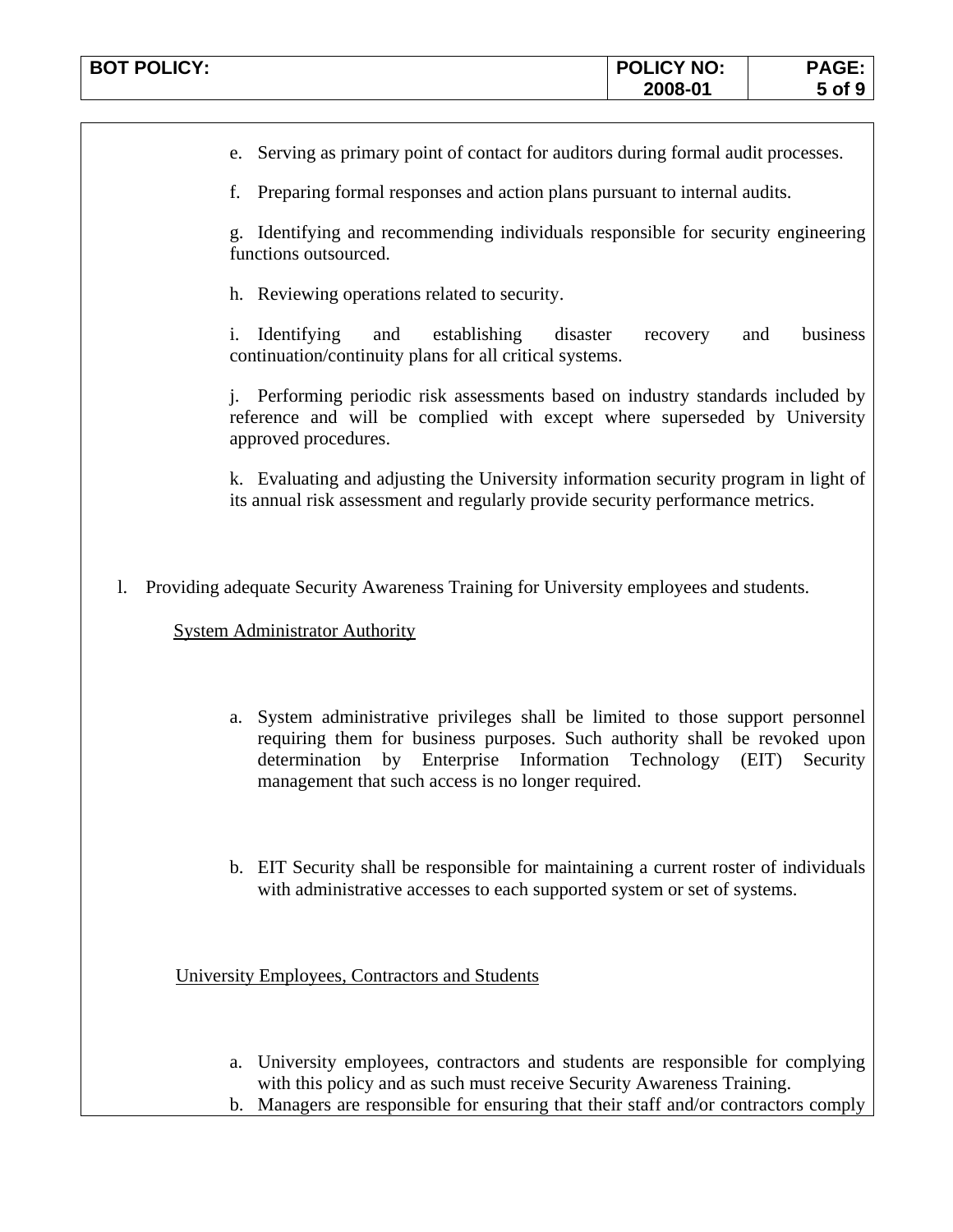| <b>BOT POLICY:</b> | <b>POLICY NO:</b> | <b>PAGE</b><br>AUL. |
|--------------------|-------------------|---------------------|
|                    | 2008-01           | 6 of<br>            |

with this policy.

c. Managers will include information security as part of their employee and/or contractor orientation.

#### **Procedure**

The Chief Information Security Officer shall be responsible for implementing the following policies and performing the following duties:

#### 6. Develop Procedures/Policies

Develop and periodically update written internal policies and procedures to assure security of the data and information technology resources. The internal policies and procedures which, if disclosed, could facilitate the unauthorized modification, disclosure, or destruction of data or information technology resources are confidential information and exempt from the provisions of Chapter 119, Florida Statutes. Develop policies and procedures that recognize that sensitive or critical resources require special protection.

#### 7. Data Classification

Create classification system on current information determined to be sensitive or confidential and procedures on how to access that information.

#### 8. Conduct Reviews

- a. Conduct and update periodically a comprehensive risk analysis to determine the security threats to the data and information technology resources. The risk analysis information is confidential and exempt from the provisions of Chapter 119, Florida Statutes. Risk analysis results will be presented to the owner of the information resource for risk management.
- b. Perform internal reviews of the information technology resources security function. This will be done periodically, when there are major system changes, or as directed by appropriate management. The results of such internal reviews and evaluations are confidential information and exempt from the provisions of Chapter 119, Florida Statutes.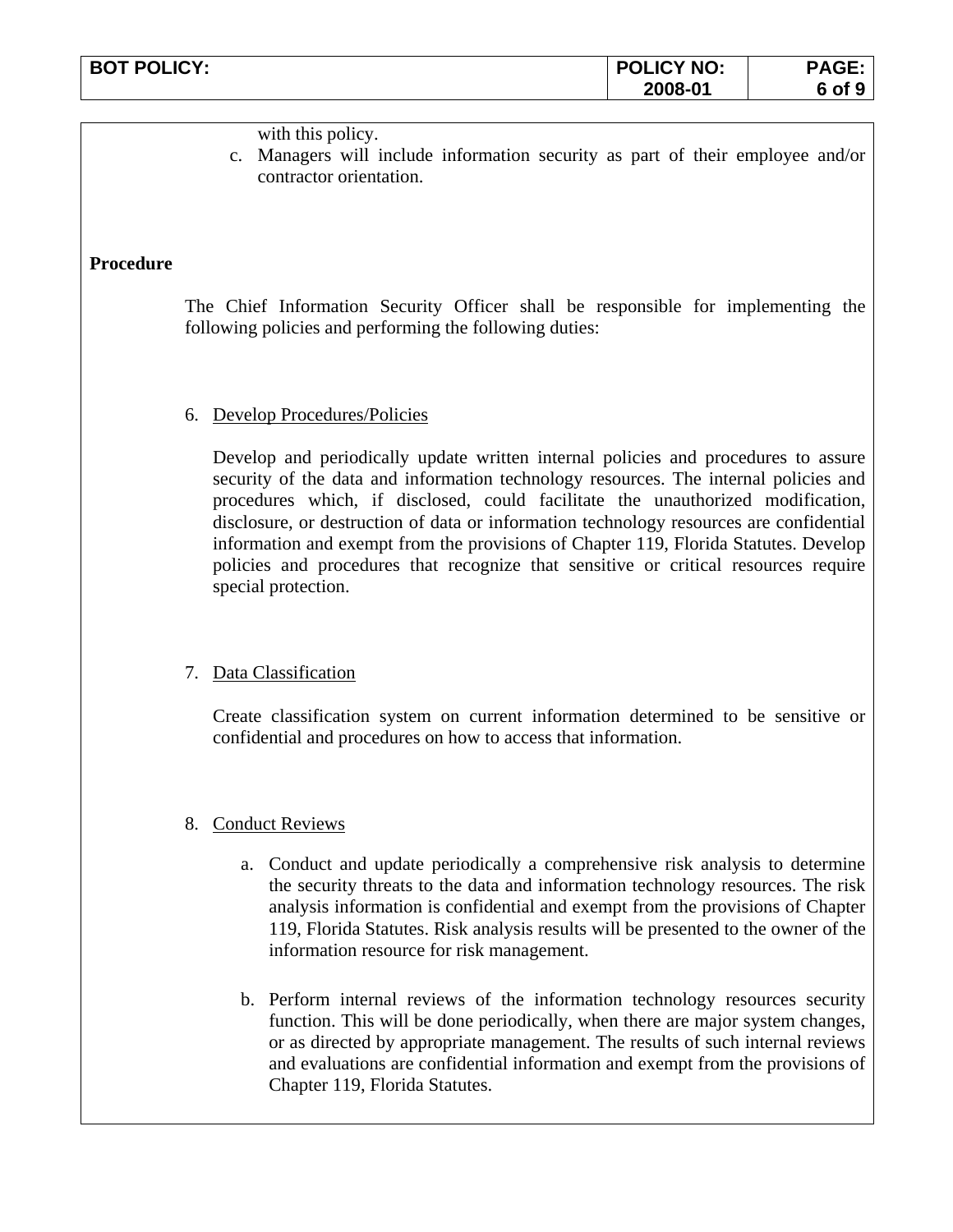| <b>BOT POLICY:</b> | <b>POLICY NO:</b> | PAGE.             |
|--------------------|-------------------|-------------------|
|                    | 2008-01           | of $\cdot$<br>. . |

#### 9. Implement Access Controls

- a. Implement appropriate cost-effective safeguards to reduce, eliminate, or recover from the identified risks to the data and information technology resources.
- b. Ensure that media which contain sensitive or confidential information is accessed only by authorized personnel as required in the performance of their duties.
- c. When confidential or sensitive information is transferred from one location to another in the transaction of official business, ensure that the personnel receiving the information are individuals responsible for maintaining the confidentiality of the information in accordance with the conditions imposed by the originating location. Define procedures for the transfer of this information that will provide for an auditable chain of custody.
- d. Ensure that data or information resources are free of sensitive or confidential information before being disposed of from or removed from EIT security controls.
- e. Establish access controls for information processing areas that are appropriate for the size and complexity of the operations and the criticalness or sensitivity of the systems operated at those locations.
- f. Ensure that data integrity controls to sensitive, confidential, or critical data are implemented and that only legitimate users have access to these resources. Controls will ensure that this information is protected from erroneous, fraudulent, or unauthorized access and modification. Establish audit trails for access.
- g. Require the owners, in consultation with the custodians of data, to determine what data need to have regular copies made for recovery purposes, in what form, and how often.
- h. Include appropriate security requirements in written specifications for the solicitation of information technology resources.

#### 10. Maintain Disaster Recovery Plan

Ensure that all information resource owners, custodians, and all automated user functions identified as critical to the continuity of operations, as determined by risk analysis, have a written and cost effective contingency plan that provides prompt and effective continuation of critical missions in the event of a disaster.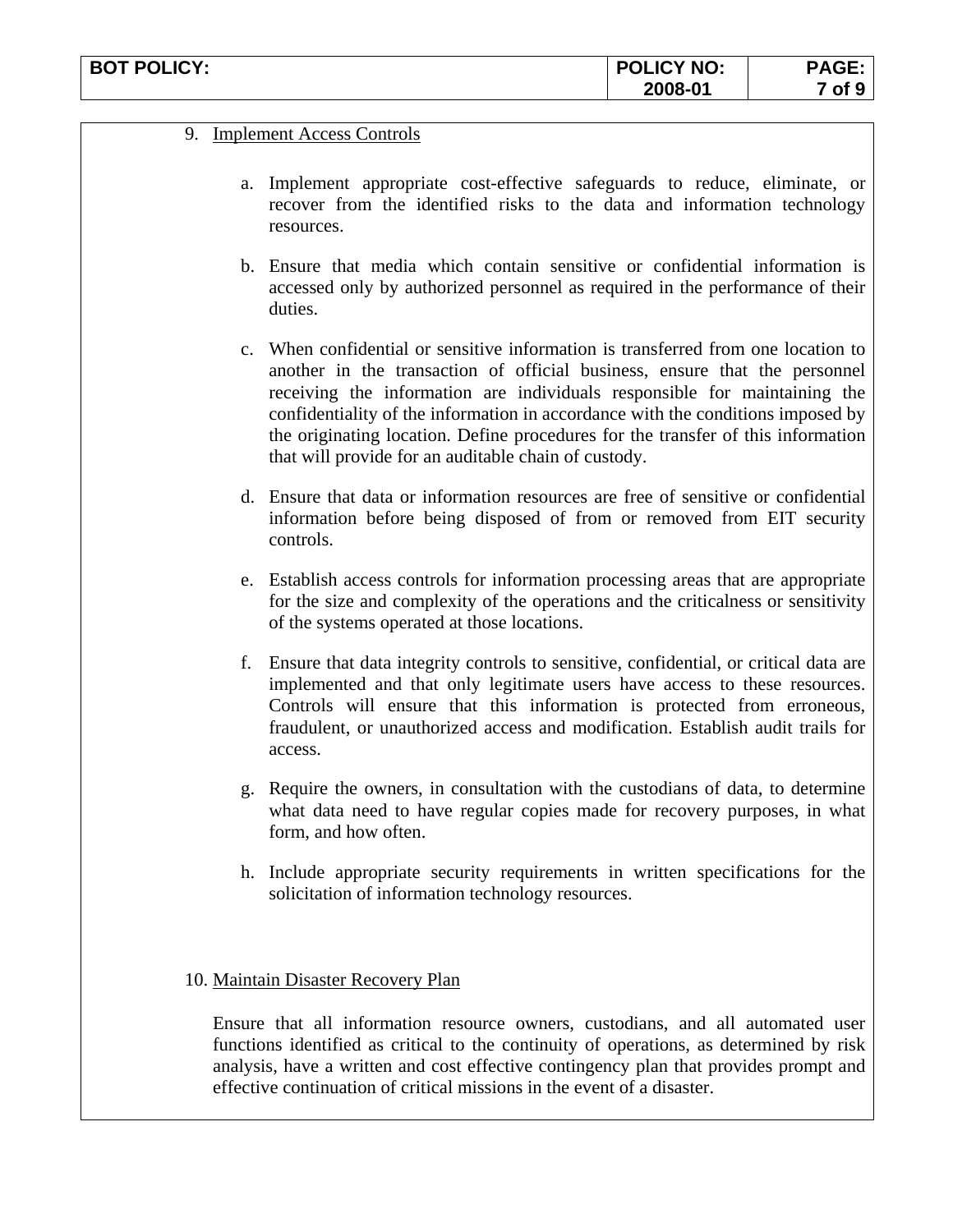| <b>BOT POLICY:</b><br>'' IGY. . | <b>POLICY NO:</b> |                  |
|---------------------------------|-------------------|------------------|
|                                 | 2008-01           | ∴of <sup>o</sup> |

#### **Compliance**

#### Standards

All policies created shall conform to industry standards including, but not limited to Payment Card Industry (PCI), Sarbanes-Oxley (SOX), Family Educational Rights and Privacy Act (FERPA), and Health Insurance Portability and Accountability Act (HIPAA) where applicable.

#### Enforcement

Actions that are illegal or against university policy will be referred to the appropriate officials regardless of whether or not a computer was involved in their commission. EIT role is to provide technical assistance to the authorities. Only minor computer and network policy violations will be handled internally by EIT.

EIT may monitor user activities and access any files or information in the course of performing normal system and network maintenance or while investigating policy or violations. Anyone using EIT resources expressly consents to such monitoring and is advised that if such monitoring reveals possible evidence of criminal activity, EIT will provide the evidence to law enforcement officials.

Offenders may be prosecuted under laws including (but not limited to):

- The Privacy Protection Act of 1974
- The Computer Fraud and Abuse Act of 1986
- The Computer Virus Eradication Act of 1989
- The Electronic Communications Privacy Act 1986
- CDA-Communications Decency Act 1996
- Web Copyright Law 1997
- COPA Child Online Protection Act 1998
- Digital Millennium Copyright Act October 28, 1998
- HIPPA Health Insurance and Portability Act 1996

#### Disciplinary Actions

- A. Suspected violations of this policy should be reported to the Chief Information Officer and the Information Security Manager.
- B. Individuals who violate this policy will be subject to discipline as appropriate.
- C. The University has primary responsibility and authority for all components of the IT infrastructure. All devices, applications, databases and other components must comply with the university policies.